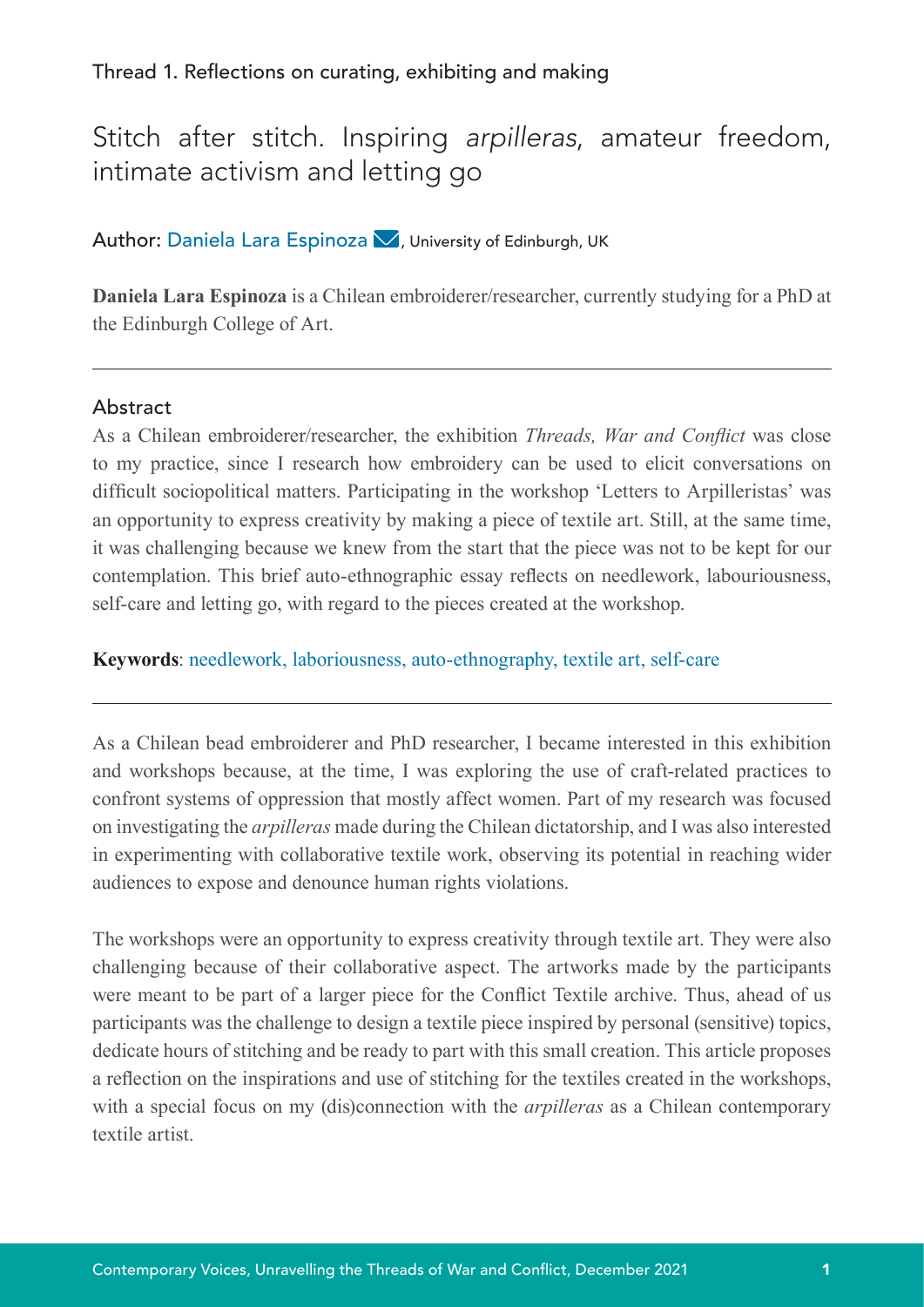# Atrophied memories of the Chilean dictatorship

Although I was born in the 1980s, while Chile was still controlled by dictator Augusto Pinochet, I do not have many memories of the dictatorship. After it was over, I also did not come to know much about it. When I was a teenager in the late 1990s and studied the dictatorship in History class, we were only told a small brief of events. For instance, on 11 September 1973 a military coup brought down the government of President Salvador Allende; the government house was bombarded and Allende committed suicide; between 1973-1989, the country was under a dictatorial regime led by Augusto Pinochet; there were killings, kidnappings, disappearances and people were tortured.

Seventeen years of history was described in summary. Oddly enough, this grave time lapse did not provoke questions for many of us, although some of my classmates denied the part about the "dictatorial" regime, mirroring their family's political stance. Even to this day, some Chileans deny the dictatorship and all its atrocities.

Tomás Moulian (1997) explains that a decisive element of Chile, post-dictatorship, is the compulsion to oblivion. Trauma for some, victory for others, there is an impossibility to communicate about something that is called antagonistically either: coup or pronouncement; military government or dictatorship; Chilean good or Chilean catastrophe (Moulian, 1997, p. 31). Moulian describes the origins and causes of fear in people oppressed by a totalitarian regime. He uses the concept of terror, claiming that terror pushed Germans to overlook Auschwitz, and many Chileans to deny knowing about the mass tortures and the disappeared detainees (detenidos-desaparecidos) (1997, p. 22).

In my case, I did not inherit that fear due to my partial ignorance, but I developed an intuition not to ask questions because I was afraid of talking to a denialist and being caught in the middle of a senseless discussion. My paternal grandfather was tortured during the dictatorship. Although I do not remember him ever talking about this, this was a disturbing story in my family. My grandfather died in 1999, and I do not think he ever even dreamed of justice.

In Chile we owe much to the movement of arpilleristas in the 1970s and 1980s, and the significance of their collective power during the dictatorship. In this sense, *arpilleras* were able to expose information internationally about the dictatorship's atrocities when the Chilean press was suppressed, silenced and highly controlled by the regime.

Paradoxically, until recently, I was uninformed of the existence of the *arpilleras*, despite identifying myself as a Chilean embroiderer. *Arpilleras* are more widely known abroad, with the most relevant literature being mainly in English. There might be a few reasons for this lack of knowledge in Chile. In 1983, *arpilleras* were banned when Pinochet's dictatorship discovered that they were not the craftwork of innocent women and understood their role in denouncing human rights violations internationally (Bacic, 2013). Another reason might be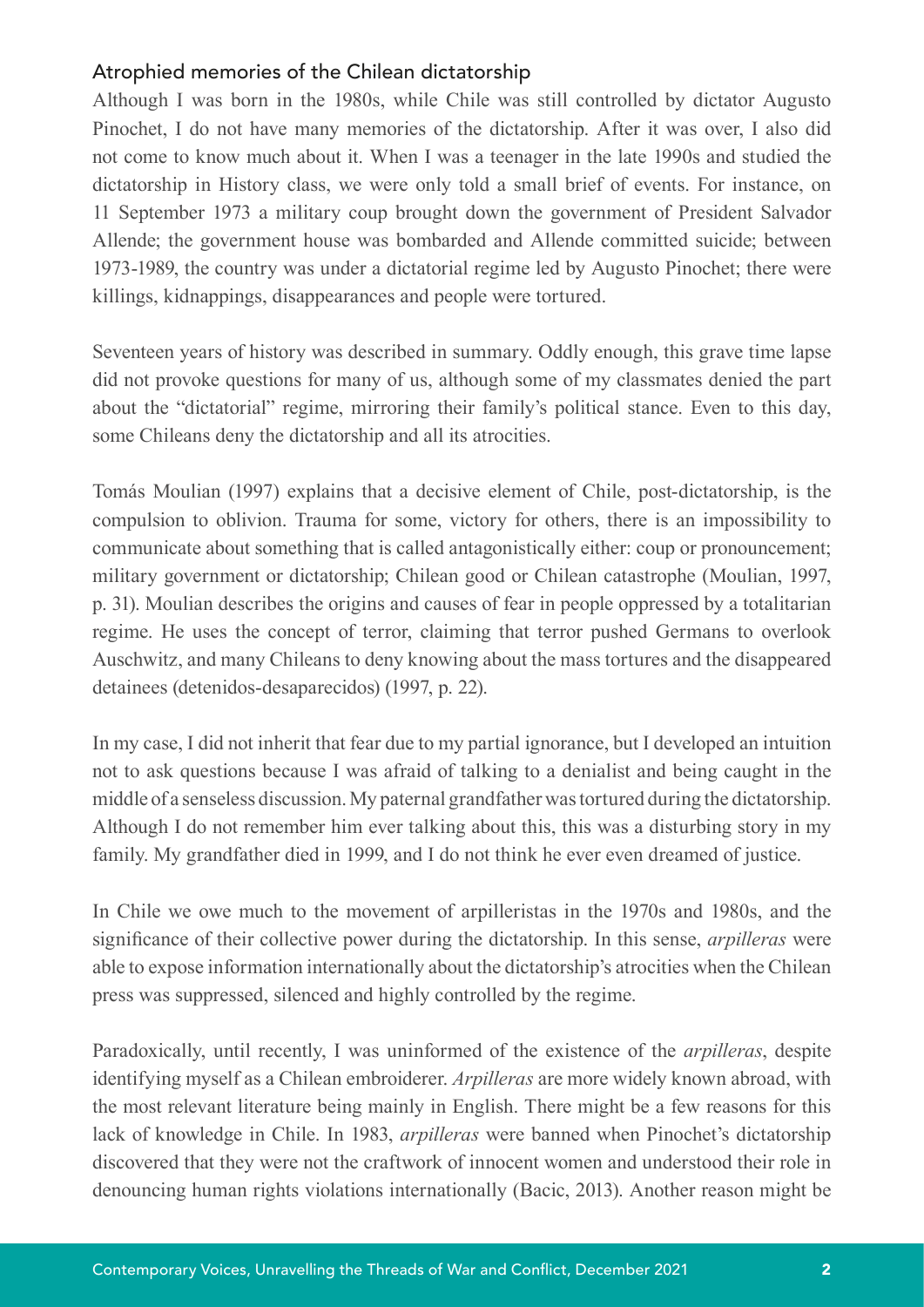the lack of interest in women's artworks, especially because the original arpilleristas were very poor. Also, addressing the dictatorship in Chile presents its difficulties due to the fact that some of its defenders and former supporters are currently in positions of power.

I must admit it has been disconcerting to share the same nationality as the arpilleristas and having been unaware of their existence for so many years. The *arpilleras* are admirable because of how their makers aimed for social justice and were able to face the totalitarian regime, confronting cruelty, despair, fear and hunger. At the same time, however, they were also a fundamental tool to denunciate internationally the crimes committed during the Chilean dictatorship and, therefore, deserve a special place in Chilean history.

Each arpillera is an image of its maker's feelings, who used these artistic expressions as a form of relief, expressing their fears and experiences about the dictatorship. Mercedes Rowinsky-Geurtz says that words, as a classic instrument of communication, were censored and oppressed during the dictatorship; however, pen and pencil were exchanged for threads, needles and scraps of fabric to create new forms of communication (2003, p. 36). Eliana Moya-Raggio also emphasises the ability to find different channels of communication opposing censorship in the dictatorship: 'She [the arpillerista] does not use words because words have been denied her. But she can speak through a skill traditionally considered feminine, the use of thread and needle. Her needlework becomes testimony…' (1984, p. 279).

#### Perfectionism versus calmness

For the Letters to arpilleristas workshops, we were encouraged to reflect on the stories we saw at the exhibition and produce a 'textile testimony' thinking about the notion of home. As postgraduate students, we tend to express our thoughts and reflections through writing; therefore, it was challenging to tell a story mainly through images formed by hand-sewn pieces of fabric.

Although it was not a requirement to have any special skills to participate in the workshops, I experienced a certain level of anxiety due to the self-pressure of achieving a nice textile piece, especially since I identify myself as an embroiderer (although my expertise lies in bead-embroidery and I was not going to use that technique for my textile piece). I shared this worry at the beginning of the workshops with some of the participants. I have heard these concerns from amateur crafters many times, and I have also read similar apprehensions in several apologetic posts online: makers excusing themselves for being self-taught and, therefore, not perfect. These concerns made me wonder, how is it possible to get past the fear of not doing something technically outstanding in textile art? Or at least not funny-looking or wonky? It is as if we were meant to know how to produce perfect textile creations because using a needle should not be that difficult. Perhaps our concern was increased because our source of inspiration was the powerful *arpilleras*, and we intended to honour them and their historical legacy through our textile piece.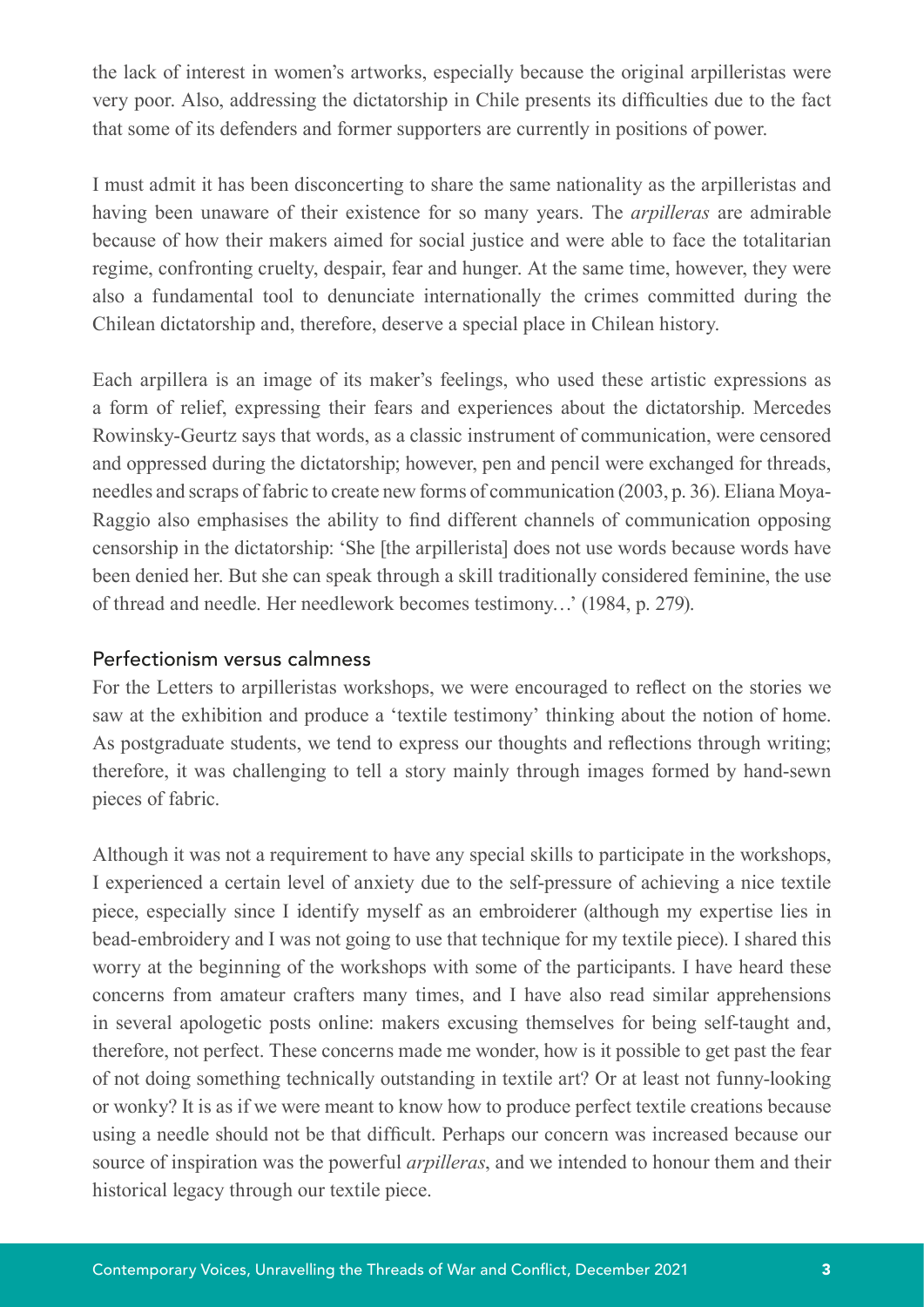Thankfully, textile artist Sheila Mortlock helped us, participants, to materialise our inspirations in our 'textile testimonies' forgetting the fear of doing something wrong, suggesting stitches, different threads, colours and scraps of fabrics. The ambience of the workshop was relaxed and supportive. Sheila kindly shared some of her teaching experiences, while we were all stitching our creations. I remember her observing that some of her students become so concentrated in their handiwork, silent and introspective. This was particularly impressive in young people, who were otherwise hyperactive. I recalled having read about the calming effects that needlework has on some people (Hunter, 2019). Wellesley-Smith refers to the latter as 'the relaxation response', indicating that '[p]rocesses that employ engagement between hands and brain have a way of progressing in a calm way' (2015, p. 150). The act of making alone, however, does not produce this positive effect on well-being; the activity itself has to be meaningful and relevant to the maker (Pöllänen and Weissmann-Hanski, 2019). From my experience, what makes an activity a meaningful practice is the social component. In this sense, as a researcher, I use textile art to express sociopolitical issues that might be difficult to discuss but urgent to address, such as gender inequalities, gender-based violence and the climate crisis. I chose to develop the latter through my textile testimony.

It is important to note that not everyone finds craft activities comforting (Hackney, Maughan and Desmarais, 2016; Shercliff and Twigger Holroyd, 2020). In my case, after the workshop was finished, I reflected on the differences between the process of making my 'textile testimony' and my professional work, that is the embroideries I make as an academic researcher. Although both works carry significant meaning for me, my academic work does not always have a relaxing effect. There are demanding reflections and analyses that come before doing my academic crafts. Additionally, I push myself to the limit of my abilities and seek to perform in full domination of my practice (bead-embroidery). In contrast, the textile testimony was a much freer instance, as it was an opportunity to explore and experiment with new topics and techniques without any professional constraints (Hackney, Maughan and Desmarais, 2016). Additionally, all the workshop participants were amateurs, and working together with a collaborative aim had the advantage of receiving support from everyone in the group, which was greatly encouraging, as well as calming and relaxing. Because of this free-from-pressure instance, I was able to observe and enjoy the slowness of the process of creating a piece of textile art, and reflect on an urgent sensitive topic while I was stitching, feeling that I was achieving something in the form of social activism.

#### Textile testimony

For my textile piece, I decided to reflect on the notion of home considering our planet and its state of climate emergency. Further, I focused on issues in Chile that contribute to this crisis. Thus, I used scraps of fabric to depict a piece of land and ocean, with an embroidered araucaria, a millenary tree protected by the largest indigenous community in Chile, the Mapuche. I also embroidered the phrase 'Mapu mew iñchiñ ta ngen-ngenkülelaiñ. Mapu may ta iñchiñ' in Mapuzugun, the language of the Mapuche; in English, it means 'The Earth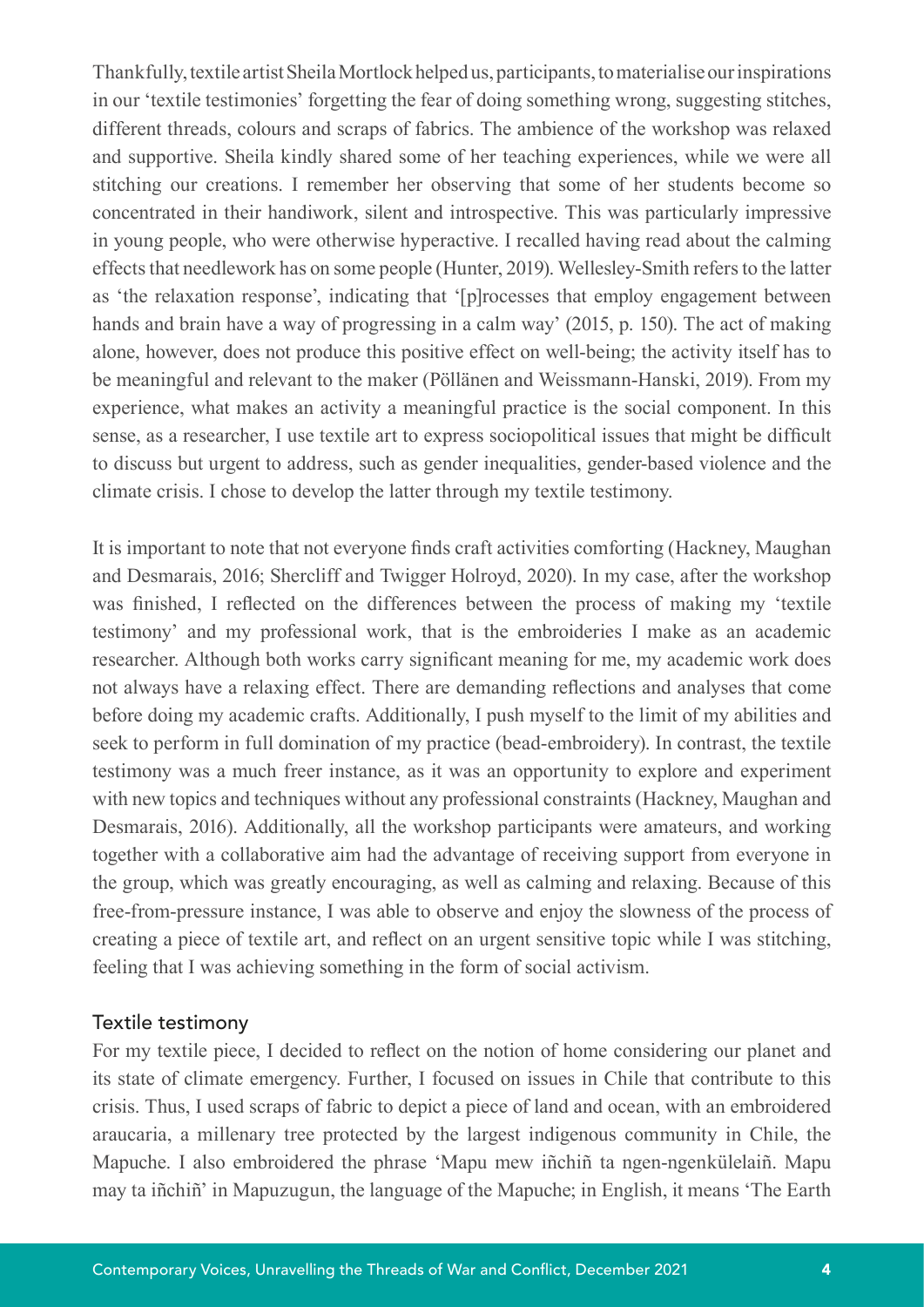is not ours; we belong to the Earth' (credits to 'Kimeltuwe: materials for Mapudungun'). This phrase is inspired by an eco-poem written by Chilean anti-poet Nicanor Parra, in which he claimed: 'The mistake we made was in thinking that the earth belonged to us when the fact of the matter is we're the ones who belong to the earth' (Parra, 1985). I chose to embroider the phrase in Mapuzugun in support of the Mapuche community's claim for the return of their ancestral land, considering their ultimate commitment to protecting the environment, which is essential in confronting the climate emergency.

For my arpillera, I also chose to depict the sacrifice zones in Chile, keeping in mind the city of Quintero in the fifth region, a city close to where I originally come from. In this sense, I recreated a factory chimney with poisonous fumes, using scraps of fabric and embroidery.

'Sacrifice zone' is a term coined to reflect highly industrialised geographical places, which cause severe health problems to the communities living in those areas, and severe damage to the environment (Lerner and Brown, 2012; Oceana Chile, no date). Therefore, Quintero is a city where its citizens (called Quinterinos) are constantly having to endure unacceptable carcinogenic risks due to exposure to contamination (Tapia-Gatica et al., 2019). My textile was informed by the helplessness of Quinterinos, deliberately abandoned by the Chilean government which prioritises the economy and the industry above life – a situation which is even graver considering the critical state of the climate crisis the world is currently facing.

The struggle of Quinterinos may resonate with the struggle of the Mapuche due to their efforts to protect the environment and the constant danger both communities face because of the irreparable damage that is being done to the land they inhabit.

### Letting go

I tend to develop an emotional attachment to my textile artworks. This is not only because I usually find them aesthetically pleasing, but there are also complexities associated with the enormous amount of time I spend developing them, as well as the physical and emotional costs that this extreme dedication has.

As the purpose of the workshops was to create textile works that would be part of a collaborative piece, I did not develop an attachment to my creation. This does not mean that I did not put as much effort as I usually do into my professional work, but it made me reflect on different aspects of why I was creating this piece and for whom I was creating it. I saw it as a short break from my professional practice and a chance to try out a different side of stitching I was not accustomed to. More importantly, however, I saw these 'textile testimonies' as a possibility for an intimate form of activism (Corbett, 2017), that is, social activism on a smaller scale with handmade items. This activity was a great reminder of how with few materials, group support and a meaningful aim, stitching offers a simple way to tell the world about matters that are important to us, and a significant reason for letting our creations go,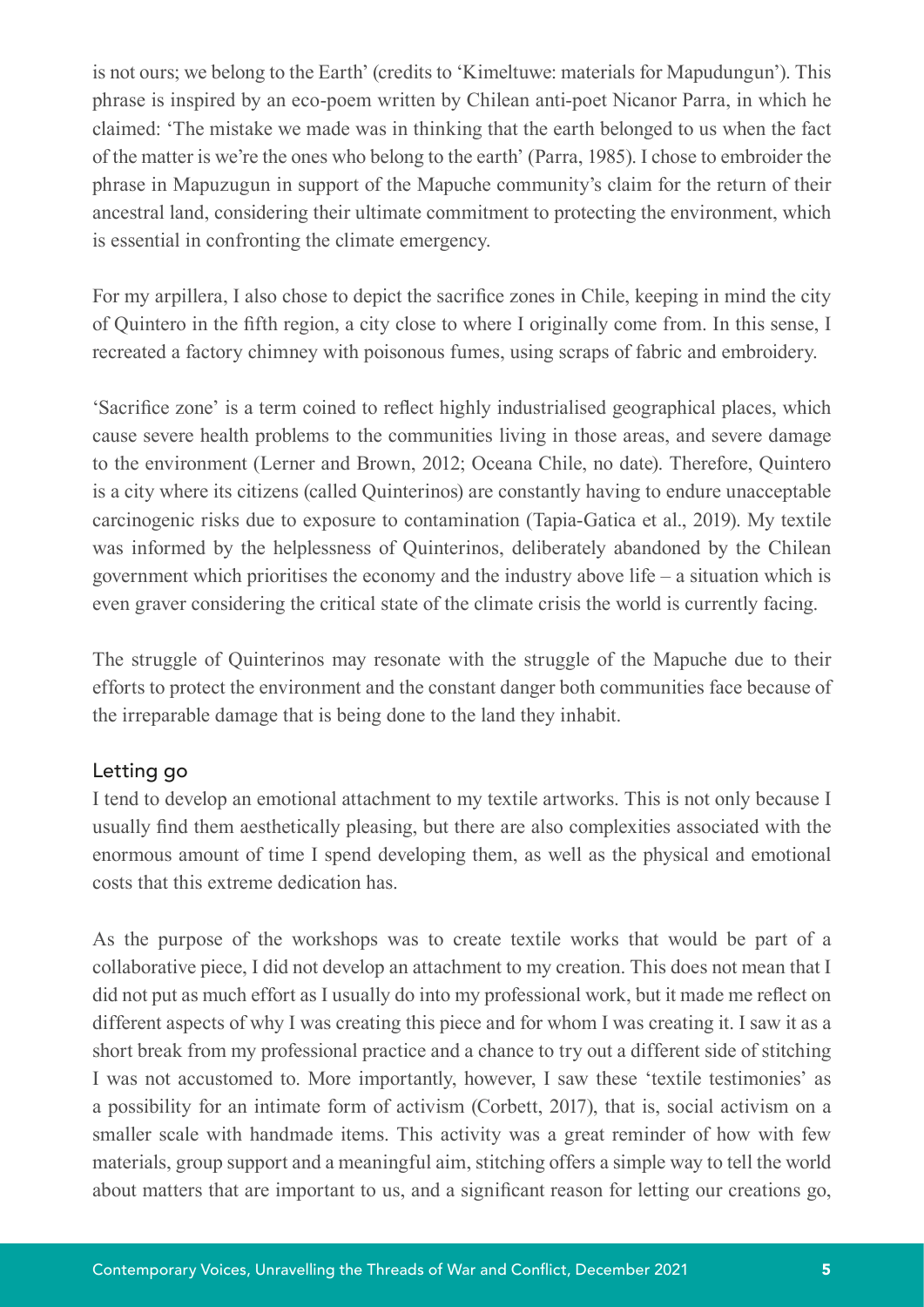opening up new opportunities, hoping that they will help us reach more people to engage in the fight against political violence, social inequalities and the climate crisis.

## References

Bacic, R. (2013) *Arpilleras* in contested spaces [Public lecture]. 3 September [Online]. Available at: [https://cain.ulster.ac.uk/conflicttextiles/mediafiles/857\\_contested%20spaces%20with%20](https://cain.ulster.ac.uk/conflicttextiles/mediafiles/857_contested%20spaces%20with%20location%20of%20images%20marked.pdf) [location%20of%20images%20marked.pdf](https://cain.ulster.ac.uk/conflicttextiles/mediafiles/857_contested%20spaces%20with%20location%20of%20images%20marked.pdf) (Accessed: 10 February 2021).

Corbett, S. (2017) How to be a craftivist. London: Unbound.

Hackney, F., Maughan, H. and Desmarais, S. (2016) 'The power of quiet: re-making affective amateur and professional textiles agencies', Journal of Textile Design Research and Practice, 4 (1), pp. 33-62.

Hunter, C. (2019) 'The calming effects of sewing can help people express and heal themselves', The Guardian, 23 February [Online]. Available at: [https://www.theguardian.](https://www.theguardian.com/lifeandstyle/2019/feb/23/the-calming-effects-of-sewing-can-help-people-express-and-calm-themselves?CMP=share_btn_link) [com/lifeandstyle/2019/feb/23/the-calming-effects-of-sewing-can-help-people-express-and](https://www.theguardian.com/lifeandstyle/2019/feb/23/the-calming-effects-of-sewing-can-help-people-express-and-calm-themselves?CMP=share_btn_link)[calm-themselves?CMP=share\\_btn\\_link](https://www.theguardian.com/lifeandstyle/2019/feb/23/the-calming-effects-of-sewing-can-help-people-express-and-calm-themselves?CMP=share_btn_link) (Accessed: 24 August 2020).

Lerner, P. and Brown, P. (2012) Sacrifice zones: the front lines of toxic chemical exposure in the United States. Cambridge, MA: The MIT Press.

Moulian, T. (1997) Chile actual: anatomía de un mito. Santiago de Chile: LOM Ediciones.

Moya-Raggio, E. (1984) '*Arpilleras*: Chilean culture of resistance', Feminist Studies, 10 (2), pp. 277-290.

Oceana Chile (no date) Zonas de sacrificio [Online]. Available at: [https://chile.oceana.org/](https://chile.oceana.org/zonas-de-sacrificio-0) [zonas-de-sacrificio-0](https://chile.oceana.org/zonas-de-sacrificio-0) (Accessed: 10 August 2020).

Parra, N. (1985) Ecopoemas [Online]. Available at: [https://www.nicanorparra.uchile.cl/](https://www.nicanorparra.uchile.cl/antologia/ecopoemas/ecopoemas.html) [antologia/ecopoemas/ecopoemas.html](https://www.nicanorparra.uchile.cl/antologia/ecopoemas/ecopoemas.html) (Accessed: 7 August 2020).

Pöllänen, S.H. and Weissmann-Hanski, M.K. (2019) 'Hand-made well-being: textile crafts as a source of eudaimonic well-being', Journal of Leisure Research, 51 (3), pp. 348-365 [Online]. DOI: 10.1080/00222216.2019.1688738 (Accessed: 24 February 2021).

Rowinsky-Geurts, M. (2003) 'Hilando memorias: la re-configuración y transmission del discurso chileno en los tapices de la esperanza', Taller de Letras, 33, pp. 35-45.